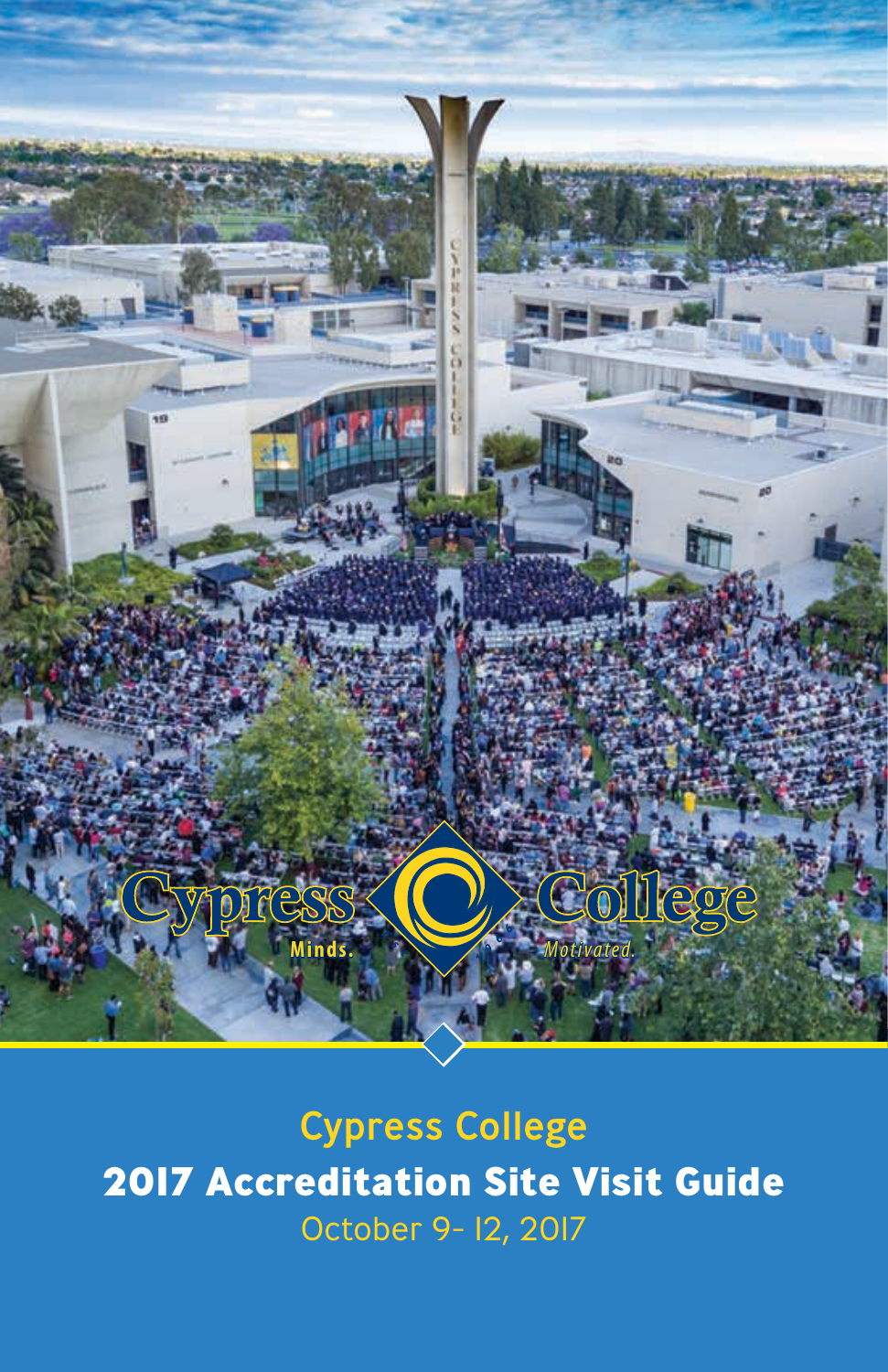## **Cypress College Mission, Vision and Core Values**



#### **Mission Statement**

Cypress College enriches students' lives by providing premier educational opportunities including transfer to four-year institutions, associate degrees, certificates and a baccalaureate degree. The college offers comprehensive career technical education programs, basic skills and lifelong learning. Multiple educational-delivery methods meet the varied needs of our students. The College is dedicated to supporting the success of our students, fostering diversity, enriching society, and contributing to the economic development of our community and beyond.

#### **College Vision**

A premier learning community recognized for supporting student success and enriching society.

#### **Core Values**

#### **Excellence**

Quality and high standards in instruction and student services, enhanced by professional growth for faculty and staff.

#### **Integrity**

An ethical standard of honesty, fairness, accountability, and trust.

#### **Collegiality**

Teamwork, collaboration, communication, courtesy, and respect both on campus and with the surrounding community.

#### **Inclusiveness**

A community that embraces diversity, fosters individuality, provides an accessible, supportive climate, and encourages a variety of perspectives and opinions.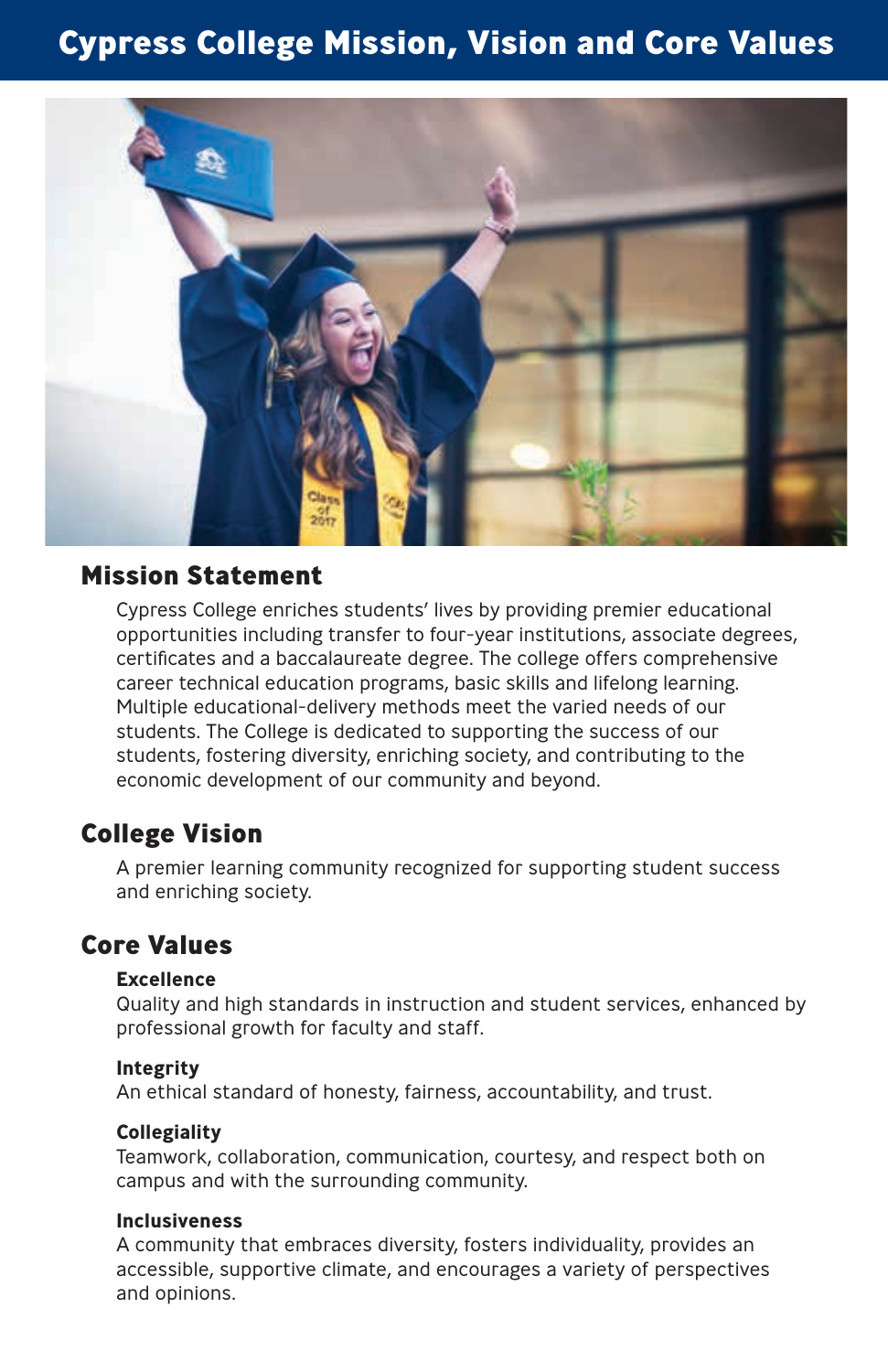## **Message from the President**



Welcome to the fall 2017 semester at Cypress College. In addition to the usual sense of renewal that accompanies the start of a new semester, this fall we will be hosting an ACCJC accreditation site visit team October 9 through October 12. Accreditation is an important process that helps ensure the college meets specific standards of quality and institutional excellence. Without accreditation, a college could not disburse federal financial aid to students, nor would credits transfer to other institutions of higher education.

For the past two years, a dedicated team of your colleagues — faculty, staff and administrators — have been writing and gathering evidence for our Self Evaluation Report, which can be downloaded here:

http://news.cypresscollege.edu/wordpress/2017-accreditation-self-study/

The Self Evaluation Report describes how the College meets each standard, how we make decisions, plan, and the many ways we continuously improve our processes and student outcomes.

Many of you may not be sure what your role in the accreditation visit will be; this booklet is intended to be your guide to the overall accreditation process, as well as serve as an overall reference to familiarize you with the many accomplishments, processes, and occasional challenges the college has highlighted in our report. We hope you will find it a useful resource to better understand the site visit process, in particular. Please read it carefully so that you are prepared to participate in a successful accreditation site visit.

For questions about the accreditation process, please contact Accreditation Self-Evaluation Faculty Chair Liana Koeppel at (714) 484-7175 or lkoeppel@ cypresscollege.edu, or Accreditation Liaison Officer and Director of Research and Planning, Philip Dykstra at (714) 484-7311 or pdykstra@cypresscollege.edu.

Thank you for the work you do to ensure Cypress College meets and exceeds our own standards for serving our students!

Anna Schilling

JoAnna Schilling, Ph.D. President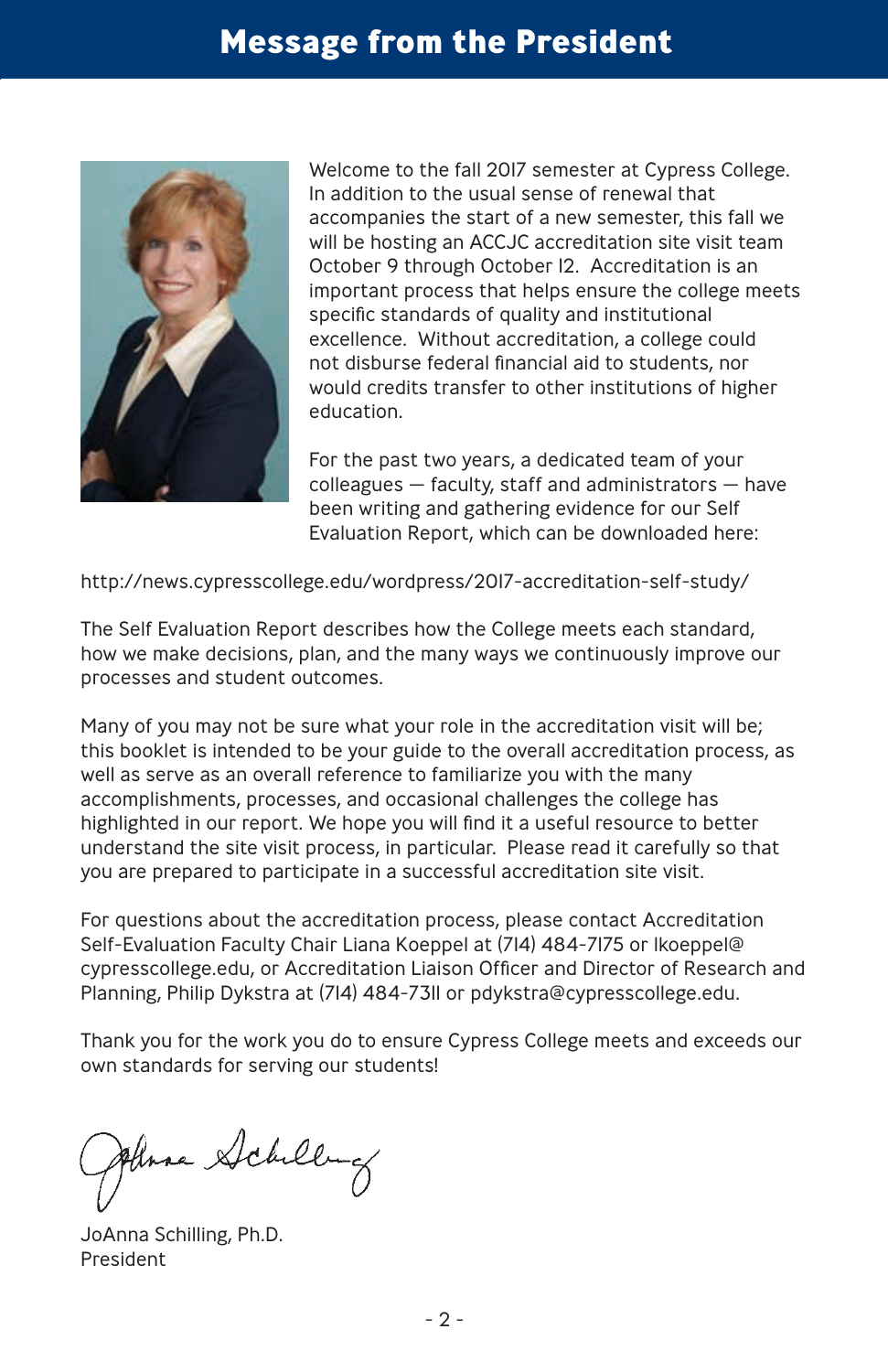# **Alignment of NOCCCD Strategic Directions and Cypress College Strategic Directions**

| <b>NOCCCD Strategic Directions</b>                                                                                                                                                                                                                                                                                                               | <b>Cypress College Strategic Directions</b> |                                                                |                                                 |
|--------------------------------------------------------------------------------------------------------------------------------------------------------------------------------------------------------------------------------------------------------------------------------------------------------------------------------------------------|---------------------------------------------|----------------------------------------------------------------|-------------------------------------------------|
| <b>NOCCCD</b><br><b>Strategic Directions</b>                                                                                                                                                                                                                                                                                                     | А:<br><b>Student</b><br><b>Success</b>      | В:<br>Organizational<br><b>Effectiveness</b><br>and Excellence | C:<br>Strong<br>Community<br><b>Connections</b> |
| I: Annually improve completion<br>for degrees, certificates,<br>diplomas, transfers,<br>transfer-readiness<br>requirements, and courses.                                                                                                                                                                                                         |                                             |                                                                |                                                 |
| <b>2:</b> Annually make progress<br>toward eliminating the<br>documented achievement gap<br>among race/ethnicity groups.                                                                                                                                                                                                                         |                                             |                                                                |                                                 |
| 3: Annually improve the<br>success rate for math, English,<br>and ESL students moving within<br>the same discipline from a)<br>noncredit to the highest level<br>credit basic skills course,<br>b) basic skills to college-level<br>courses, and c) the next higher<br>course in the sequence of<br>credit or noncredit basic skills<br>courses. |                                             |                                                                |                                                 |
| 4: Implement best practices<br>related to planning including<br>transparent decision-making<br>processes, support of strategic<br>and comprehensive planning<br>activities at campus and<br>District levels, and the<br>allocation of resources to fund<br>planning prioritiesr noncredit<br>basic skills courses.                               |                                             |                                                                |                                                 |
| 5: Develop and sustain<br>collaborative projects<br>and partnerships with the<br>community's educational<br>institutions, civic organizations,<br>and businesses.                                                                                                                                                                                |                                             |                                                                |                                                 |

*Note. The Cypress College Strategic Directions and NOCCCD Strategic Directions have goals within each direction that are not presented in the table, however these goals may further align the plans.*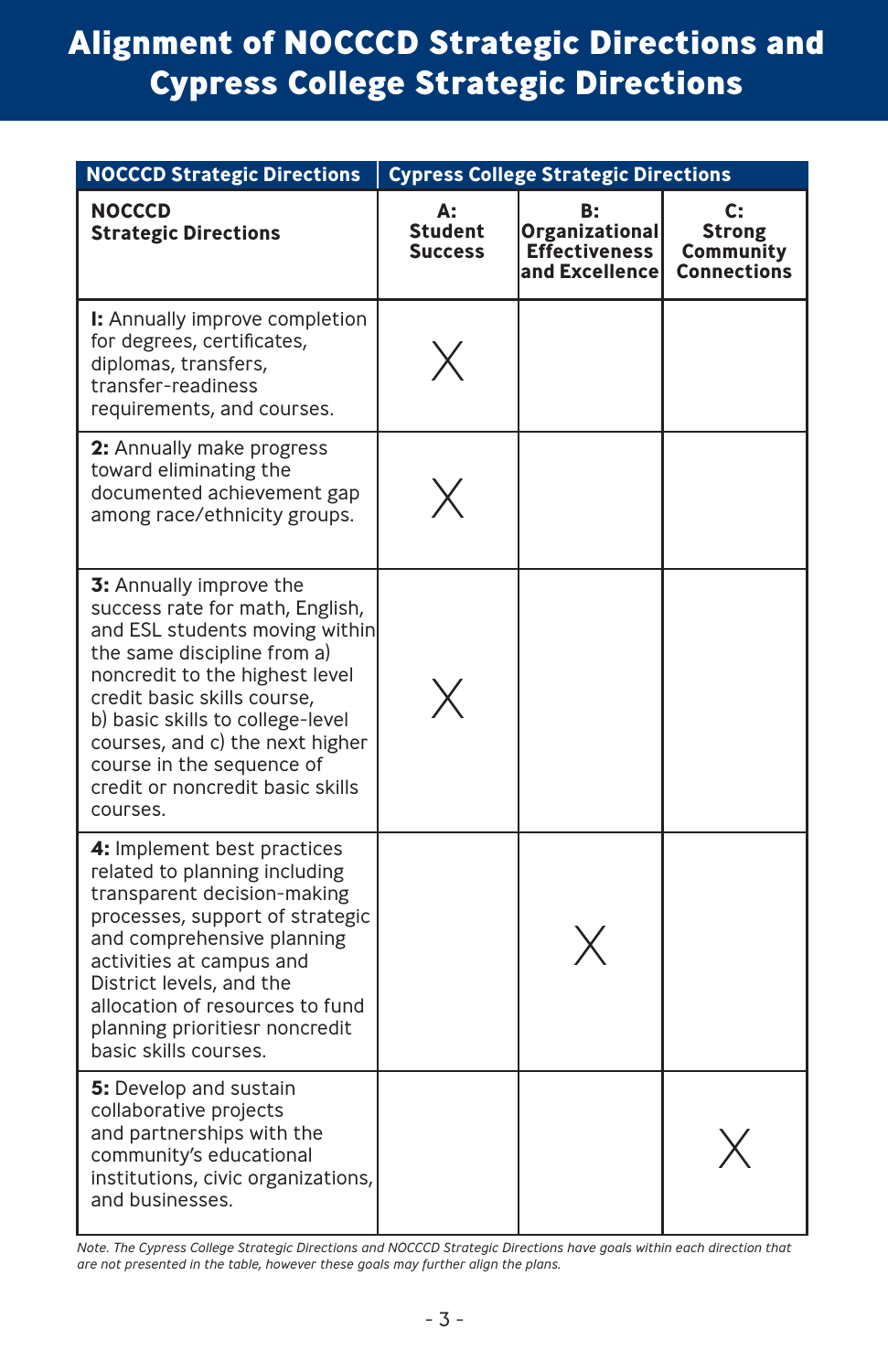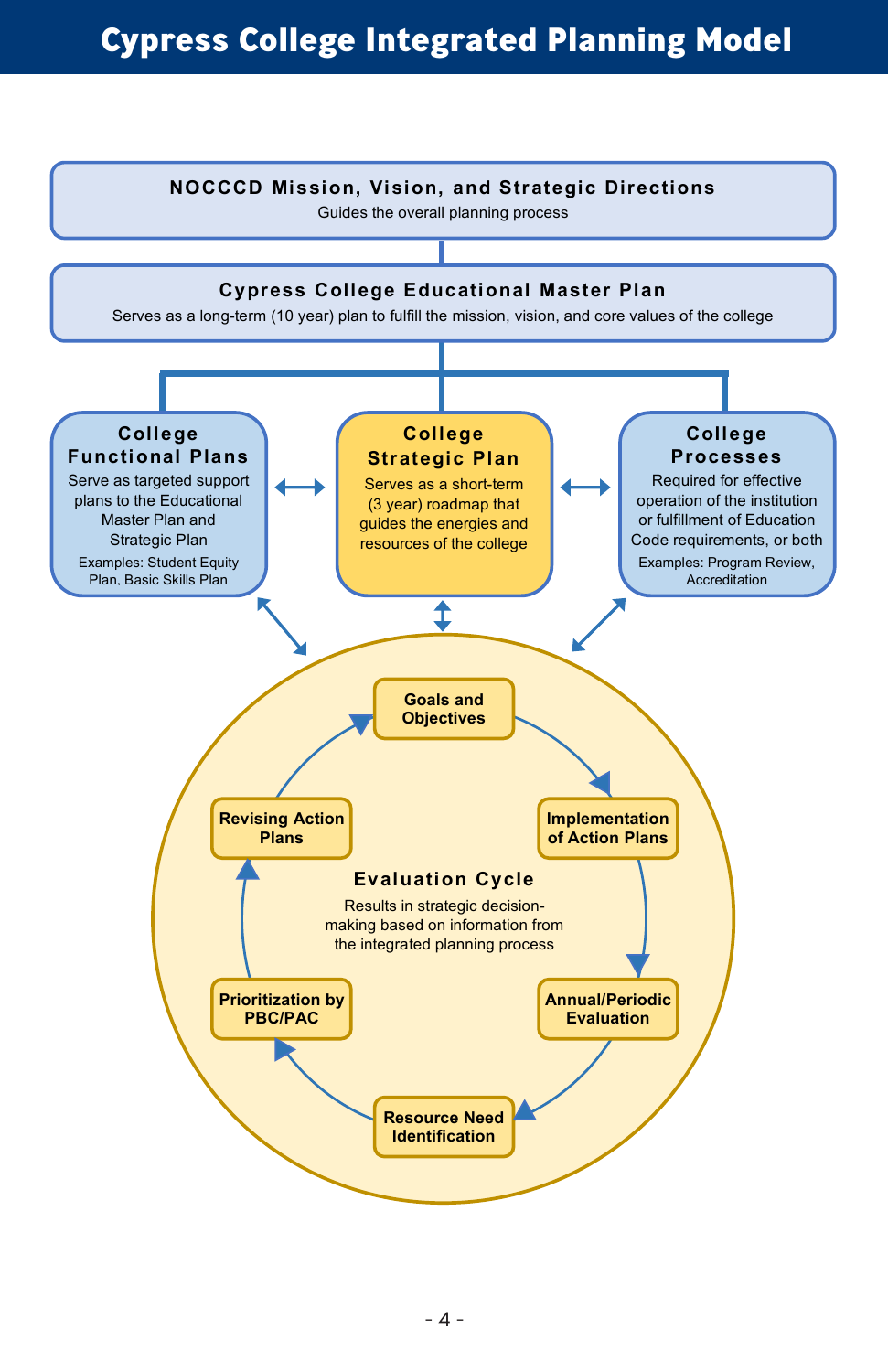#### **When?**

The 13-member Accreditation Site Visiting Team will be on the Cypress College Campus October 9-12, 2017.

#### **What?**

The Site visit will include open forums, classroom visits, meeting observations, employee interviews and a review of the report and evidence submitted. While you don't need to be worried about a member jumping out from the bushes to give you a pop quiz, you should also not be surprised to see a Team member slip into your classroom to observe it for a few minutes, or someone sitting in on a meeting. While most interviews will be scheduled with relevant parties in advance, it's not uncommon for Team members to interact with employees outside of the interview context officially or unofficially. When doing so, please remember the following tips:

- Greet Visiting Team members and provide assistance as needed.
- Be open and respond accurately to questions.
- If you are asked a question that you are unable to answer, recommend someone such as a supervisor or dean who could provide the requested information.

#### **Who?**

The Visiting Team members will be provided name badges so that you will be able to identify them as they conduct their work on campus. A list of the Team is provided later in this booklet. Please facilitate the Team's efforts and validate our Self-Evaluation Report by helping them observe how we function at Cypress College.

#### **Where?**

We have reserved CC Complex 419 for the Team's private work space throughout their visit. Other rooms in the Complex will also be utilized for Accreditation meetings and interviews, and signs will be posted to indicate which rooms will be in use so we can be sure not to disturb the Team members.

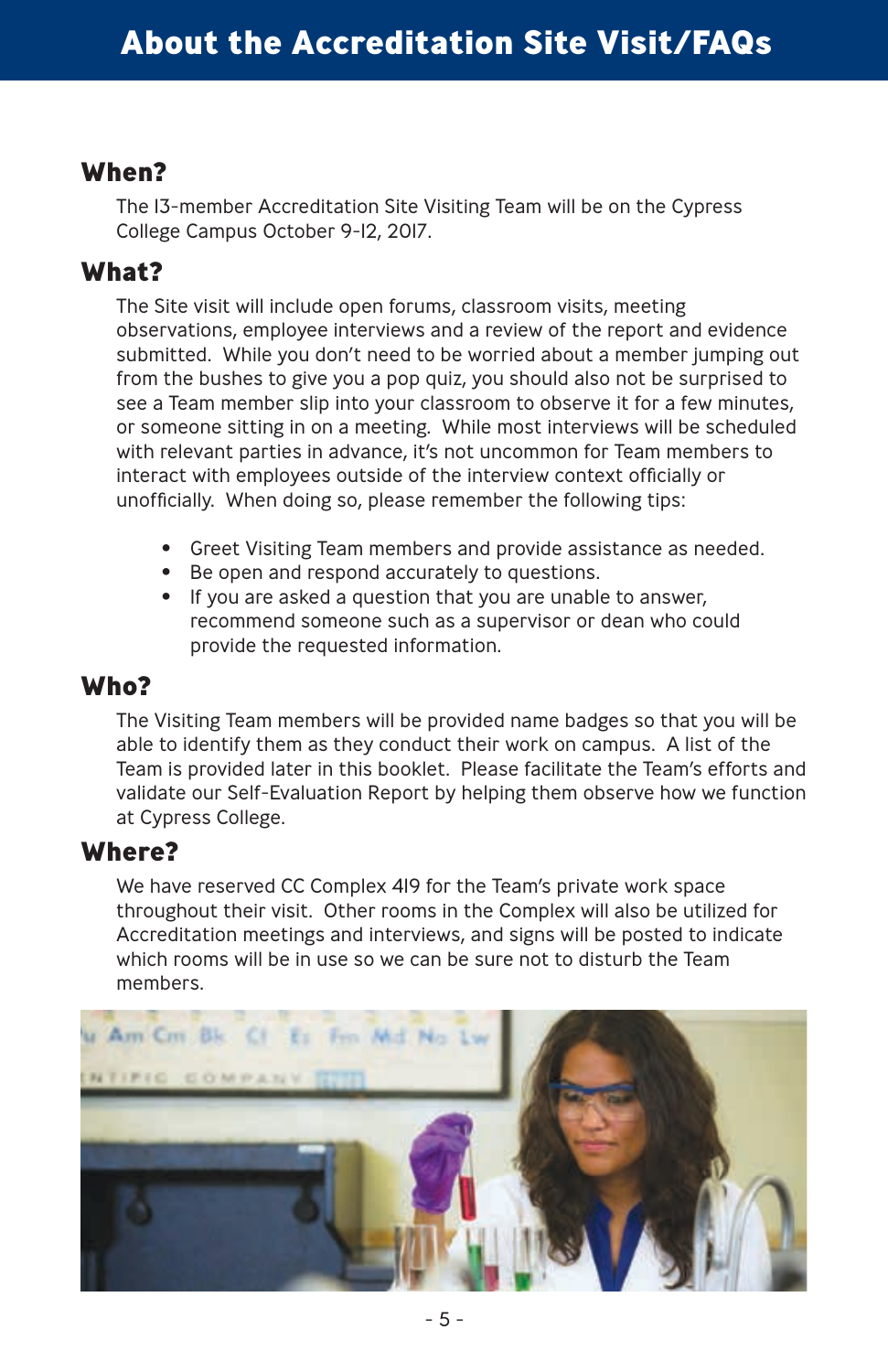#### **Feedback?**

We will be holding open forums at designated times when the Team will be available to the entire campus community. If you would like to ask questions or make comments to the Visiting Team, please plan to attend the open forums. Please note that members of the public are also welcome to review Cypress College's Self-Evaluation Report and to submit comments via our online feedback link

http://news.cypresscollege.edu/wordpress/2017-accreditation-self-study/ 2017-accreditation-process/

#### **Results?**

On Thursday October 12, the Team will provide an Exit Report to the College. To the extent possible, please plan to attend to hear their preliminary findings. We will let you know the time and location of the Exit Report via email. After the team leaves they will issue their recommendations to ACCJC. ACCJC will consider the Team's recommendations and make their final decision and post them to their website in January. Results will be one of the following:

- Re-affirmation for Seven Years
- Re-affirmation for Seven Years with Follow-up report
- Re-affirmation for 18 months with Follow-up report
- Warning
- Probation
- Show Cause

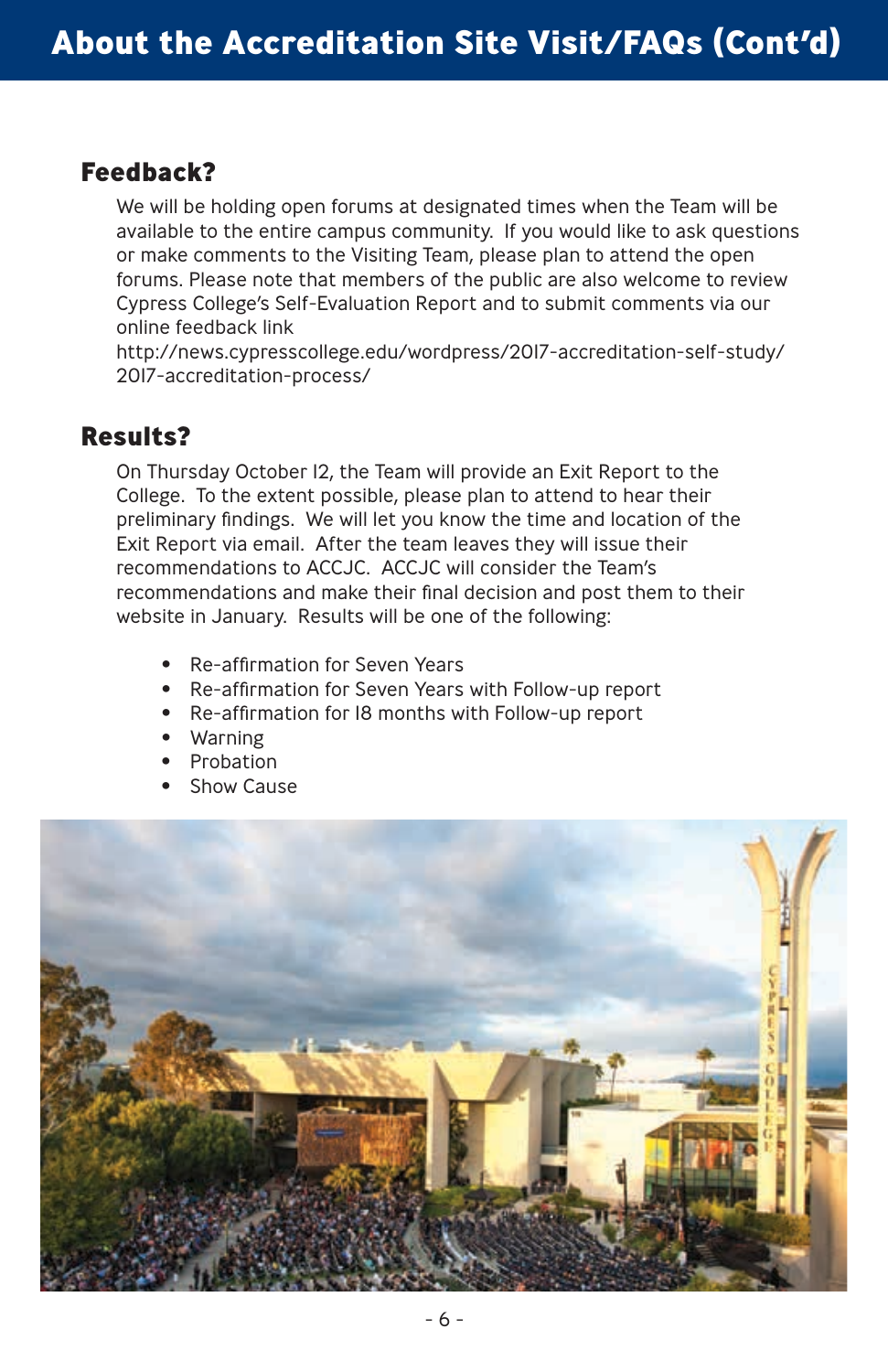## **Standard I: Mission, Academic Quality and Institutional Effectiveness, and Integrity**

#### **Chair, Adel Rajab – Faculty, SEM**

| <b>Standard I.A: Mission</b>                                            |
|-------------------------------------------------------------------------|
| Chair, John Sciacca - Former Dean, Health Science                       |
| Standard I.B: Assuring Academic Quality and Institutional Effectiveness |
| Chair, Richard Fee - Dean, SEM                                          |
| Standard I.C: Institutional Integrity                                   |
| Chair, Treisa Cassens - Dean, Library/Learning Resource Center          |
|                                                                         |

## **Standard II: Student Learning Programs and Support Services**

#### **Chair, Susan Klein – Faculty, Language Arts**

| <b>Standard II.A: Instructional Programs</b>                   |
|----------------------------------------------------------------|
| Chair, Kathy Wada - Faculty, ESL                               |
| <b>Standard II.B: Library and Learning Support Services</b>    |
| Chair, Joyce Peacock - Faculty, Library                        |
| <b>Standard II.C: Student Support Services</b>                 |
| Chair, Paul de Dios - Dean, Counseling and Student Development |

#### **Standard III: Resources**

#### **Chair, Parwinder Sidhu – Faculty, Social Science**

| <b>Standard III.A: Human Resources</b>                      |
|-------------------------------------------------------------|
| Chair, Joyce Carrigan - Former Dean, Fine Arts              |
| <b>Standard III.B Physical Resources</b>                    |
| Chair, Bob Riffle - Manager, Maintenance/Operations         |
| <b>Standard III.C: Technology Resources</b>                 |
| Chair, Mike Kavanaugh - Former Manager, Technical Services, |
| Academic Computing Technologies and Media Services          |
| <b>Standard III.D: Financial Resources</b>                  |
| Chair, Karen Cant - Former Vice President,                  |
| Administrative Services                                     |

#### **Standard IV: Leadership and Governance**

#### **Chair, Lynn Mitts – Faculty, Health Science**

| <b>Standard IV.A: Decision-Making Roles and Processes</b> |
|-----------------------------------------------------------|
| Chair, Mark Majarian - Faculty, Fine Arts                 |
| <b>Standard IV.B: Chief Executive Officer</b>             |
| Chair, Deidre Porter - Faculty, Counseling                |
| <b>Standard IV.C: Governing Board</b>                     |
| Chair, Eldon Young - Dean, Language Arts                  |
| Standard IV.D: Leadership and Governance                  |
| Chair, Lisa Clark - Faculty, CTE                          |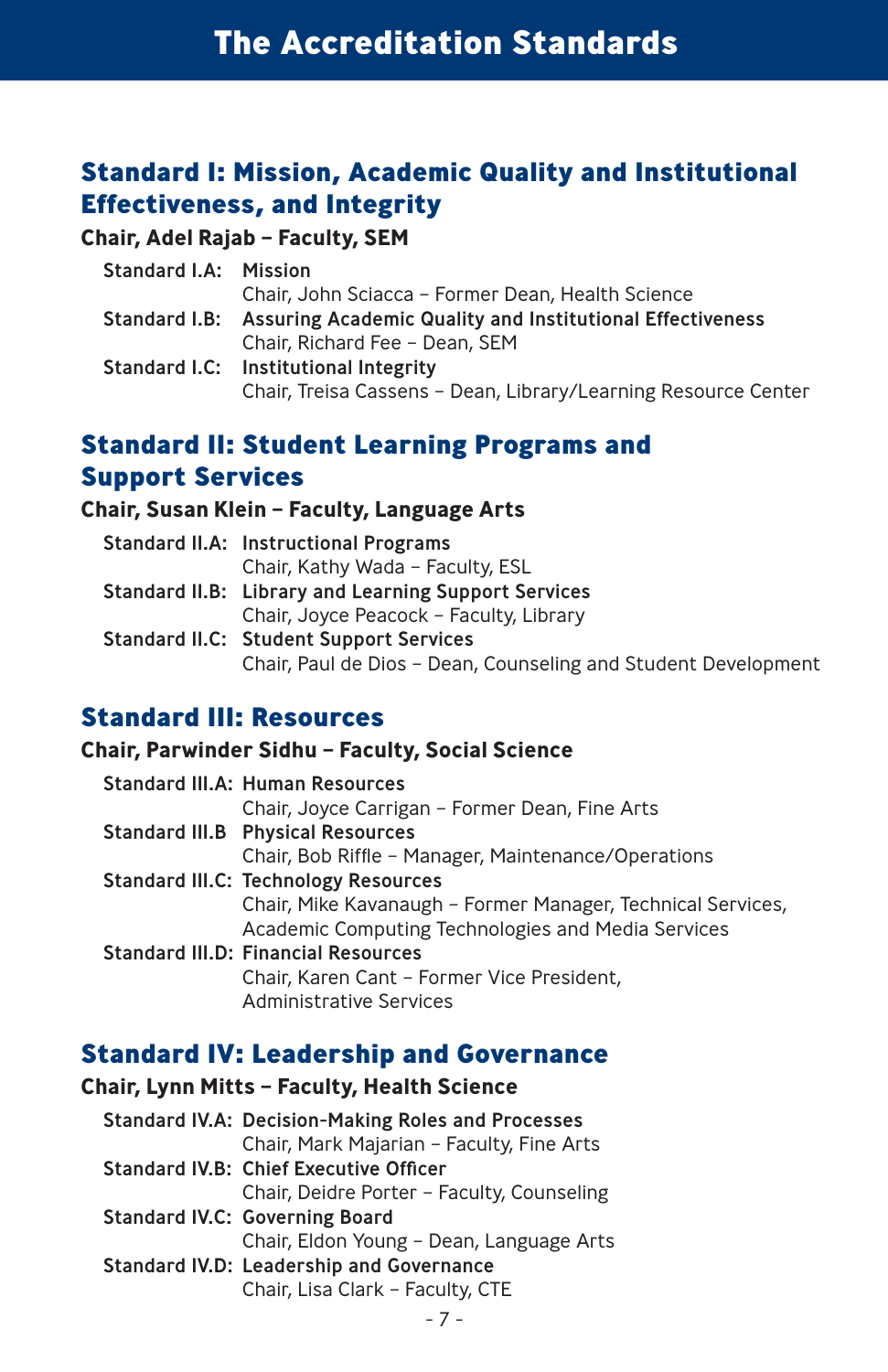## **Accreditation Self Evaluation Committees**

Liana Koeppel (Faculty) Accreditation Self Evaluation Faculty Chair

Philip Dykstra (Director, Institutional Research and Planning) Accreditation Liaison Officer

#### **Steering Committee**

| Robert Simpson (through Spring 2017) |
|--------------------------------------|
|                                      |
|                                      |
|                                      |
| Karen Cant (through Spring 2017)     |
|                                      |
|                                      |
|                                      |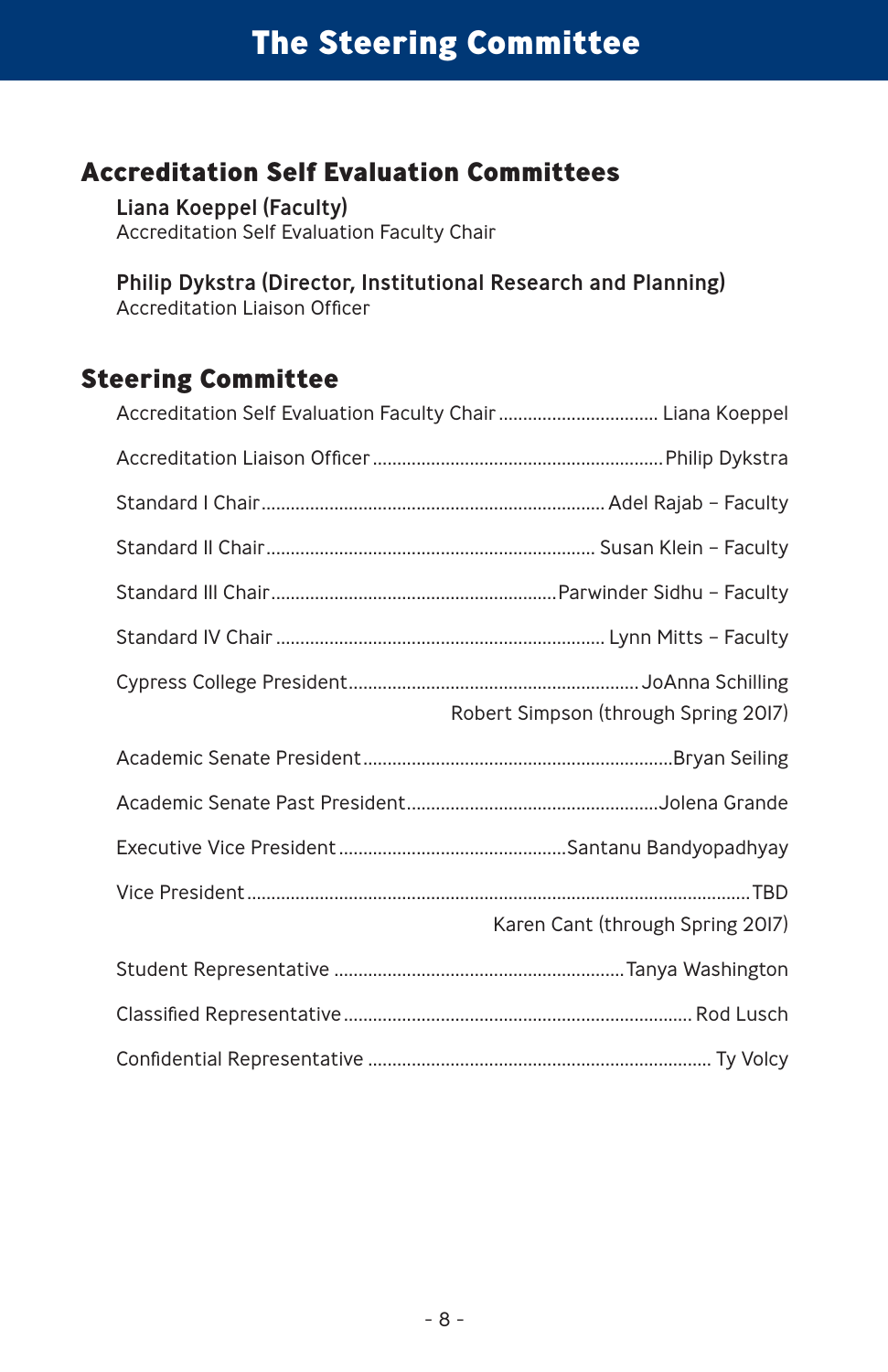#### Team Chair – Dr. Pamela Luster

Dr. Pamela Luster has been the President at San Diego Mesa College since 2011. Prior to her Presidency, Dr. Luster held a number of positions including the Interim VP of Academic Services and VP of Student Services at Las Positas College. In addition, she was the Dean of Career Education and Workforce Development, Assistant Dean, Coordinator and Instructor in the Disabled Students Program, and Adjunct Instructor of Speech/Language and Learning Disabilities at West Valley College.

#### Team Assistant – Dr. Susan Topham

Acting Dean of Math and Natural Sciences, San Diego Mesa College

#### Team Members- Academic Representatives

Dr. Margarita Pillado Associate Professor/Faculty Accreditation Coordinator, Los Angeles Pierce College

Ms. Sondra Bergen, Faculty, Instructor of English, College of the Sequoias

Dr. Don Miller, Dean of Arts and Humanities, Las Positas College

Ms. Stefanie Sasaki,

Librarian/Assistant Professor, Honolulu Community College

Dr. Monica Pactol, Vice President of Instruction, Folsom Lake College

Dr. Denis Wright, Charlotte Campus President/BA Education, Florida Southwestern State College

## Team Members- Administrative Representatives

Ms. Dorothy Cordell, Director of Student Health Services/SLO Coordinator, San Diego City College

Ms. Susan Lamb, Former Chancellor, City College of San Francisco

Dr. Kathryn (Kate) Mueller, Dean, Enrollment Services, Orange Coast College

Dr. Joanne Schultz, Vice President of Administrative Services, Merced Community College District

Dr. Marybeth Buechner, Dean of Planning, Research and Institutional Effectiveness, Sacramento City College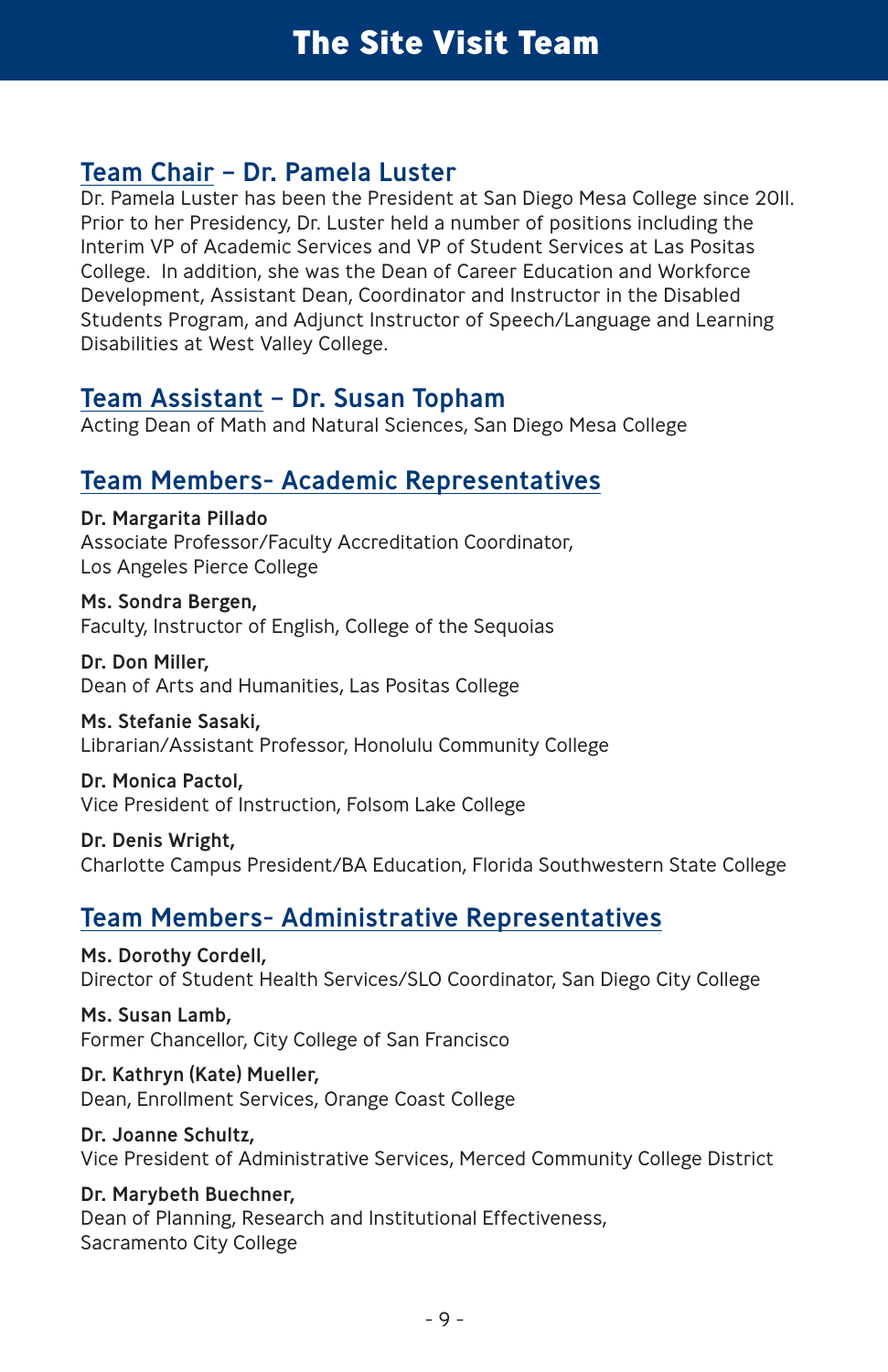## **The Quality Focus Essay**

The quality focus essay (QFE) is intended to identify two to three areas that are vital to the long-term improvement of student learning and achievement over a multi-year period. During the process of self-evaluation, the Accreditation Steering Committee at Cypress College engaged in a series of dialogues to identify the topics that are of significant importance to long-term improvement of teaching and learning. Additionally, the committee focused on topics that both encompass the overall functioning of the institution and are difficult to attribute to any specific standard. Thus, the areas identified for QFE impact the institution as a whole. As a result of this dialog and bigpicture view, the following three topics were selected by the Accreditation Steering Committee:

- 1. Student Learning Outcomes Cypress College will re-double its efforts to focus on closing the identified gaps in the College's SLO completion process and further integrate SLOs into the College's ongoing efforts to improve student success.
- 2. Distance Education Cypress College will continue its efforts to improve and expand its DE program to meet current definitions and standards for distance education and to address the needs of 21st century learners. This includes a reorganization of the DE Program, evaluation of the current courses and technology utilized, and writing and finalizing a new DE plan.
- 3. Extended-day Funding Cypress College will work to ensure that Budget Centers within NOCCCD receive from the District sufficient resources to be able to meet their FTES targets within their allocations.

## QFE #1—Student Learning Outcomes

Chair, Kathleen Reiland, Dean-Career Technical Education

## QFE #2—Distance Education

Chair, Treisa Cassens, Dean-Library and Learning Resource Center

Chair, Kathleen McAlister, Faculty-Language Arts & Distance Education Coordinator

#### QFE #3—Extended Day Funding

Chair, Karen Cant, Former Vice President-Administrative Services

#### Chair, Santanu Bandyopadhyay,

Executive Vice President-Educational Programs and Student Services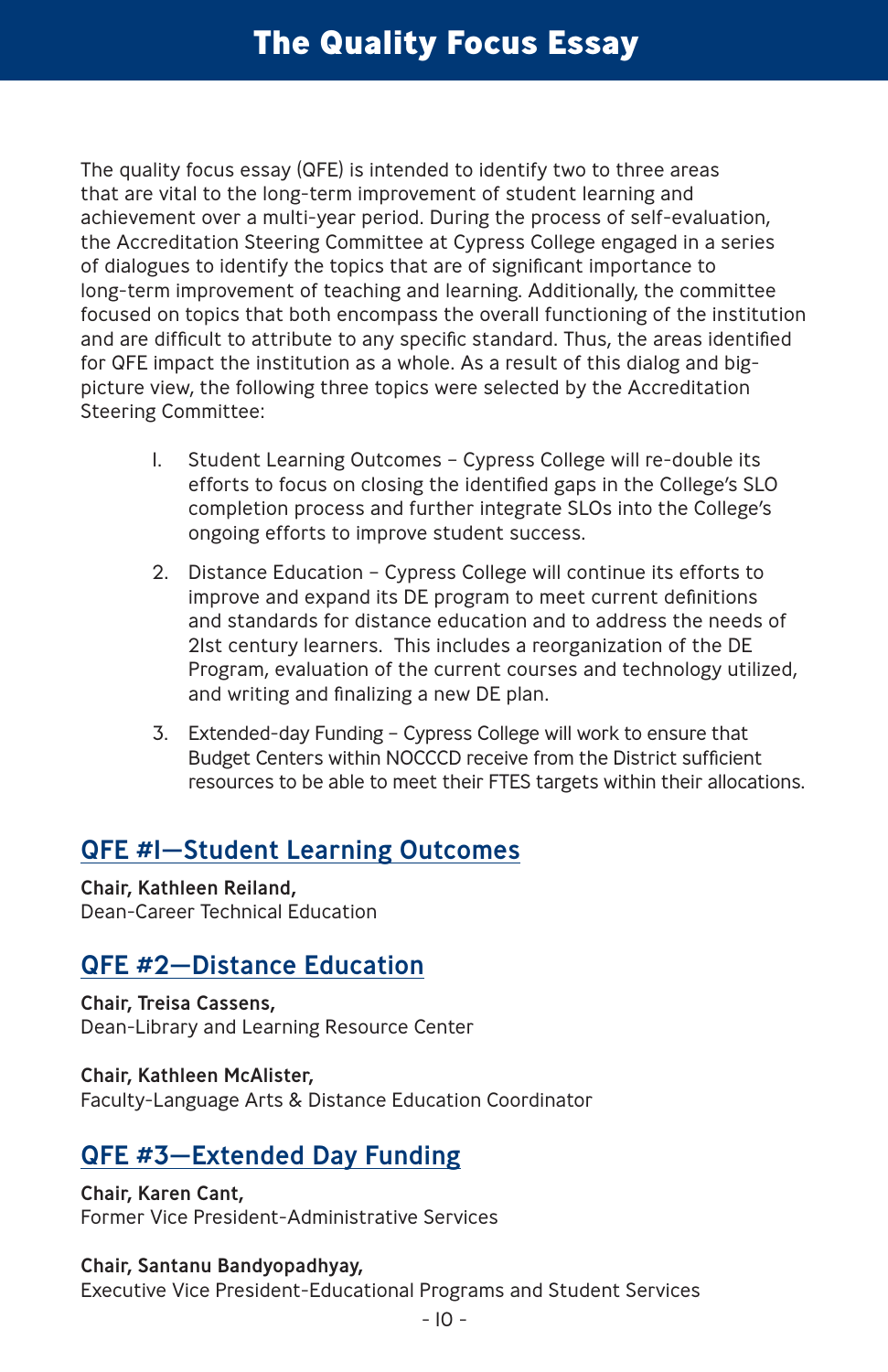| <b>STANDARD</b>    | <b>CHANGE, IMPROVEMENT AND INNOVATION</b>                                                                                                                                                                                                                 |
|--------------------|-----------------------------------------------------------------------------------------------------------------------------------------------------------------------------------------------------------------------------------------------------------|
| Comm.<br>Policy    | The EVP and Dean of Counseling will formalize the Student complaint<br>process to include maintaining records for a minimum of six years. The<br>Student Complaint Process will be included in the Student Handbook and<br>posted on the College website. |
| IA2<br>IIB3        | The Program Review Committee will create a distinct and separate<br>Instructional Program Review process for the baccalaureate degree in Funeral<br>Service.                                                                                              |
| IB7                | The Vice President of Administrative Services will conduct an evaluation of all<br>instructional supply budgets and resource management processes.                                                                                                        |
| IB7<br>IIAS        | The District will prepare the necessary BP and AP to comply with the I20 minimum<br>units degree requirement prescribed by Title V for the baccalaureate degree.                                                                                          |
| IB <sub>8</sub>    | To improve reliability and accuracy, the College will engage in a review to make<br>better use of more systemic, public dissemination of college information.                                                                                             |
| C                  | The College will improve the process that ensures the integrity and accuracy<br>of non-printed information and the increasing number of projects printed<br>outside the District print shop process.                                                      |
| IIA2               | The College will restructure the DE program with more clearly established areas of<br>responsibility for faculty and management along with a review of relevant policies,<br>procedures and documentation.                                                |
| IIAY               | The College will disaggregate data based on demographics in the next review<br>cycle for the Student Services quality Review and Campus Services Quality<br>Review.                                                                                       |
| IIAI2              | The Mortuary Science Department will revise its PLO to include the baccalau-<br>reate degree in Funeral Service.                                                                                                                                          |
| IIAI6              | The College will conduct a systematic evaluation of DE course success rates<br>and implement any necessary changes.                                                                                                                                       |
| IC3                | The Financial Aid Office, Veterans Resource Center and Transfer Center will<br>expand online services to meet the needs of DE and off-site students.                                                                                                      |
| III <sub>45</sub>  | The District and UF will work on revising the evaluation process to require DE<br>faculty to be evaluated in DE courses taught.                                                                                                                           |
| III <sub>45</sub>  | The District will work with the DMA to review and revise the Management                                                                                                                                                                                   |
| IIIA6              | Appraisal Instrument to assess the effectiveness in encouraging improvement<br>through the use of Learning Outcomes.                                                                                                                                      |
| IIIA6              | The District will initiate discussions with AdFac to include participation in the<br>SLO assessment process in the evaluation of adjunct faculty.                                                                                                         |
| IIIAI <sub>2</sub> | The District will maintain data on the six EEO categories year-to-year and<br>conduct a longitudinal analysis with at least three years of data.                                                                                                          |
| IIIAI3             | The District will work with Academic Senate to develop a professional<br>code of ethics with articulated consequences for violations of professional<br>ethics.                                                                                           |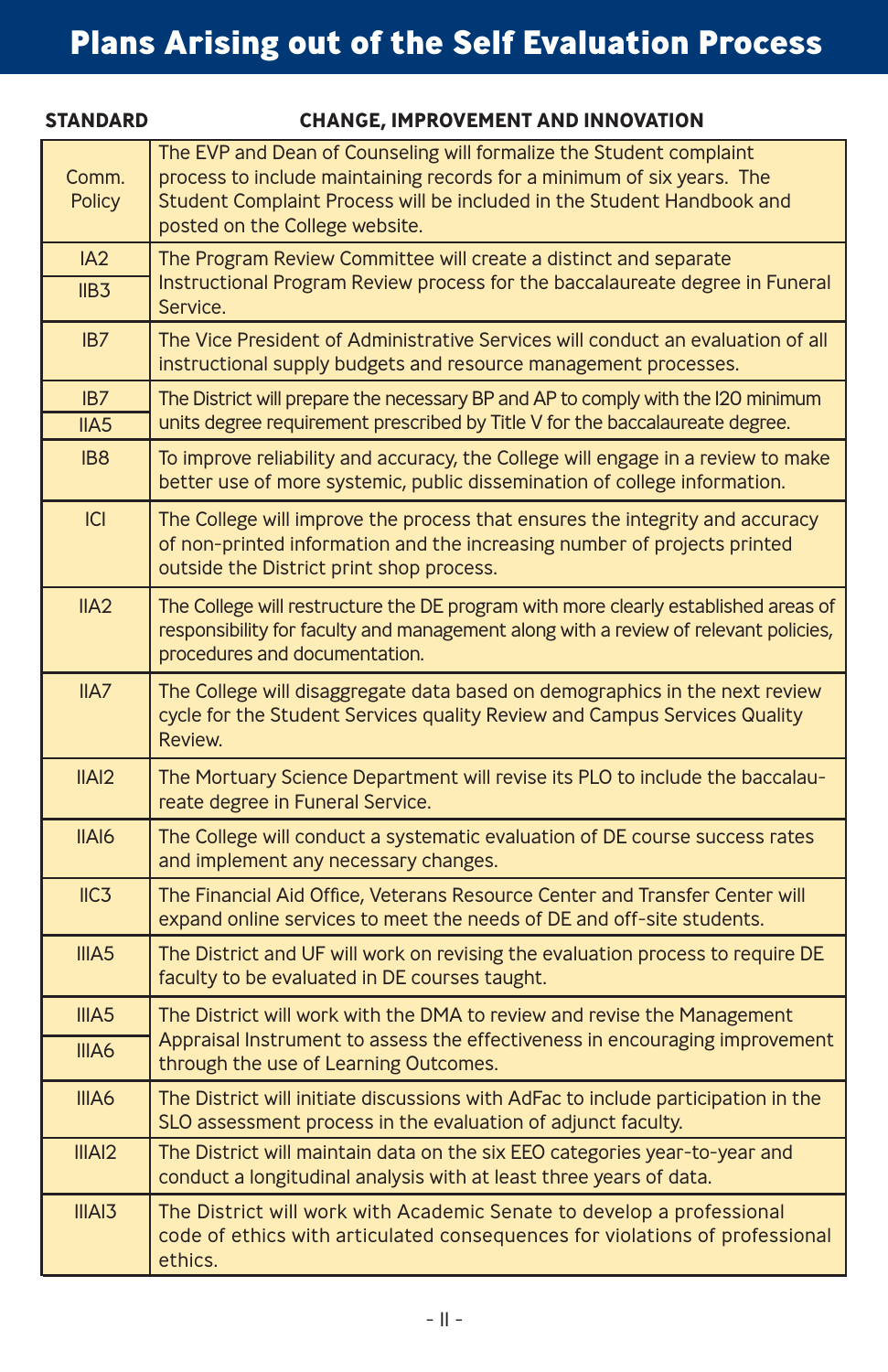# **Plans Arising out of the Self Evaluation Process**

| <b>STANDARD</b>   | <b>CHANGE, IMPROVEMENT AND INNOVATION</b>                                                                                                                                           |
|-------------------|-------------------------------------------------------------------------------------------------------------------------------------------------------------------------------------|
| III <sub>BI</sub> | The College will replace locks on campus with interior locking<br>mechanisms to provide extra security in case of emergency lockdown.                                               |
| III <sub>C2</sub> | District Information Services will complete an assessment of the wired,<br>wireless video and voice network to better serve students and staff.                                     |
| <b>IIIDI</b>      | The College and District will work together to increase collaboration and                                                                                                           |
| III <sub>D2</sub> | solicitation of input from constituency groups as an intrinsic element of the<br>financial decision-making process.                                                                 |
| IVA4              | The College will submit a substantive change with more than 50 awards that<br>can now be achieved more than 50% online.                                                             |
| IVD <sub>2</sub>  | The District will evaluate the dissemination of its resource allocation and<br>financial accountability processes to make them easily accessible and<br>centralized.                |
| IVD <sub>6</sub>  | The District will look for ways to improve communication efforts through more<br>District-wide forums for conversation and engagement.                                              |
| IVD7              | The District will conduct an annual assessment of the budget allocation model<br>and formula allocation and more effectively disseminate evaluation results to all<br>stakeholders. |
| QFE I             | The College will improve the institutional effectiveness of outcomes by<br>revisiting and streamlining all campus PLOs, AUOs and ILOs.                                              |
| QFE <sub>I</sub>  | The College will increase faculty and administration participation rates in<br>learning outcomes reporting.                                                                         |
| QFE <sub>I</sub>  | The College will establish a Committee of Chairs to improve collaboration to<br>eliminate achievement gaps and increase student achievement.                                        |
| QFE I             | The College will secure an improved information system to house SLO tracking<br>and disaggregation amongst cross platform integration.                                              |
| QFE <sub>2</sub>  | The College will increase program and institutional effectiveness by<br>reorganizing the DE program Personnel.                                                                      |
| QFE <sub>2</sub>  | The College will update campus literature to effectively advertise the DE<br>program and clarify course criteria and expectations as defined by delivery<br>mode.                   |
| QFE <sub>2</sub>  | The College will administer a survey to identify and calculate the specific<br>needs of DE students and faculty.                                                                    |
| QFE <sub>2</sub>  | The College will create a DE plan to update policies and practices related to<br>distance education and improve program quality.                                                    |
| QFE <sub>3</sub>  | The College will work with the District to modify the EDFM to provide<br>adequate resources to meet and sustain college FTES targets.                                               |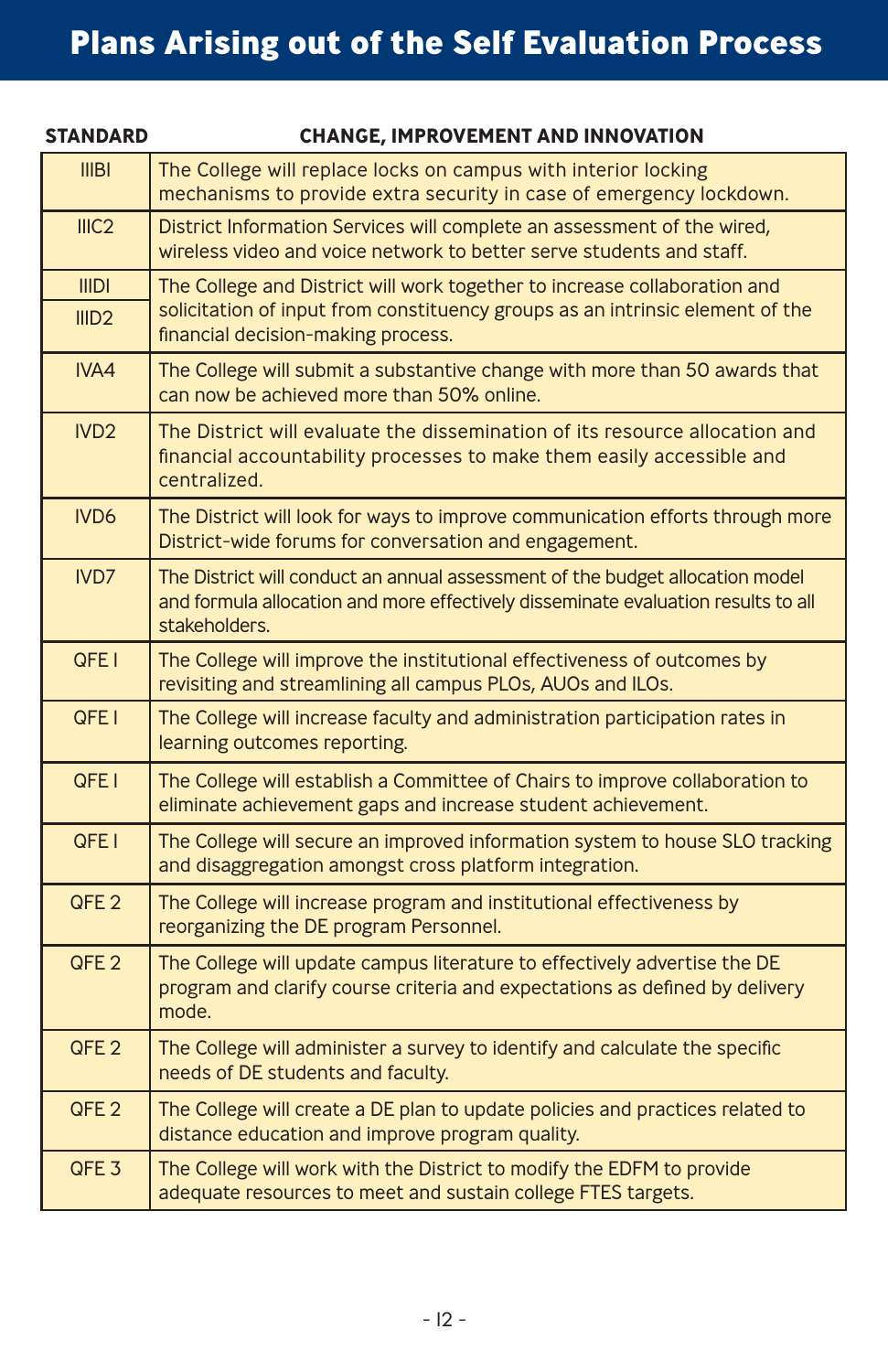# **Changes Arising out of the Self Evaluation Process**

| <b>STANDARD</b>   | <b>CHANGE, IMPROVEMENT AND INNOVATION</b>                                                                                                                                                                   |  |  |
|-------------------|-------------------------------------------------------------------------------------------------------------------------------------------------------------------------------------------------------------|--|--|
| <b>IAI</b>        | Revised College mission statement to include new baccalaureate degree and<br>intended student population incorporating distance education.                                                                  |  |  |
| IB <sub>3</sub>   | Revised eligibility for funds in the Strategic Plan Fund to include any project<br>that improves the College's Institution-Set Standards as well.                                                           |  |  |
| IB <sub>5</sub>   | Enhanced disaggregation of data for Instructional Program Review by delivery                                                                                                                                |  |  |
| II A7             | mode for each course and by age, gender, ethnicity and other variables by<br>program.                                                                                                                       |  |  |
| IB <sub>7</sub>   | Added a separate Program Review for the Funeral Service bachelor degree to<br>distinguish the degree from the associates degree program.                                                                    |  |  |
| IB <sub>7</sub>   | Conducted an evaluation of PBC and PAC as to the effectiveness of the<br>decision-making processes utilized.                                                                                                |  |  |
| IC5               | The College has prepared new SLO, Program Review and Financial Aid<br>Guideline handbooks to document procedures and assure integrity.                                                                      |  |  |
| IIA3              | The College conducted a survey (ADCAP) of graduates to assess whether they felt<br>their time at Cypress met the PLOs for their program and the ILOs for the College.                                       |  |  |
| IIA3              | PBC and Academic Senate approved the purchase of e-Lumen for all future<br>SLO collection and storage.                                                                                                      |  |  |
| IIB4              | The College expanded electronic databases to meet the needs of our new<br>baccalaureate degree students in the Funeral Service program.                                                                     |  |  |
| IIC3              | ConexED allows a student to participate in a counseling session using a<br>smartphone, tablet, laptop or computer.                                                                                          |  |  |
| IIC7              | The College evaluated the effectiveness of the alternative placement model<br>using the Multiple Measures Assessment Project incorporating high school<br>transcript data along with placement test scores. |  |  |
| IIIA <sub>5</sub> | The District and UF negotiated a pilot evaluation process to share<br>student evaluations with the supervising Dean for use in evaluations.                                                                 |  |  |
| IIIAI3            | The Academic Senate created a committee to revise the Faculty Code of<br>Ethics to include updates and consequences for violations.                                                                         |  |  |
| IVA7              | The College conducted an evaluation of the shared governance process along<br>with specific processes with PBC and PAC.                                                                                     |  |  |
| IVB <sub>2</sub>  | The College developed a more consistent process for recording decisions<br>made in President's staff by having the President's Confidential Executive<br>Assistant attend meetings and record decisions.    |  |  |
| <b>IVCI</b>       | The District and College collaborated to provide the Board of Trustees not<br>only Student Success Scorecard information but now also<br>conclusions and future implications.                               |  |  |
| IVC7              | The District began a process to have a more structured and in depth<br>analysis and evaluation of District policies over a six-year cycle.                                                                  |  |  |
| <b>IVCIO</b>      | The District made the results of the Board evaluations more accessible to the<br>public by posting the results on the District website.                                                                     |  |  |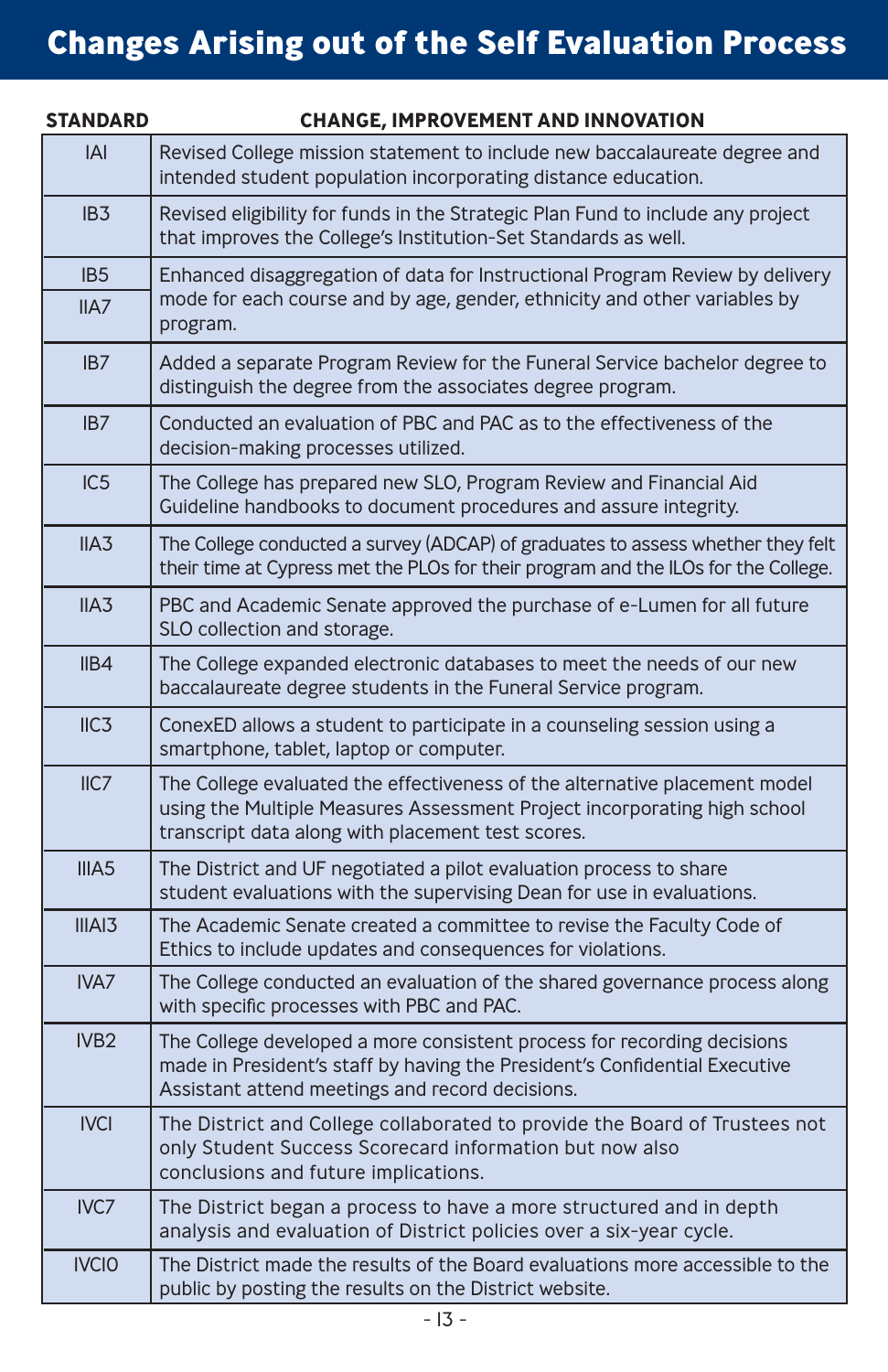# **Cypress College Enrollment Demographics**

| <b>Fall 2016</b><br>$N = 15,728$ | n              | %     |  |
|----------------------------------|----------------|-------|--|
| <b>GENDER</b>                    |                |       |  |
| Female                           | 8,519          | 54.2% |  |
| Male                             | 6,941          | 44.1% |  |
| Unknown                          | 268            | 1.7%  |  |
| <b>AGE GROUP</b>                 |                |       |  |
| 19 or less                       | 4,253          | 27.0% |  |
| $20 - 24$                        | 6,743          | 42.9% |  |
| $25 - 29$                        | 2,373          | 15.1% |  |
| $30 - 34$                        | 924            | 5.9%  |  |
| $35 - 39$                        | 473            | 3.0%  |  |
| $40 - 49$                        | 558            | 3.5%  |  |
| $50+$                            | 401            | 2.5%  |  |
| Unknown                          | $\overline{3}$ | 0.1%  |  |
| <b>ETHNICITY</b>                 |                |       |  |
| African-American                 | 674            | 4.3%  |  |
| American Indian/Alaskan Native   | 34             | 0.2%  |  |
| Asian                            | 2,767          | 17.6% |  |
| Filipino                         | 944            | 6.0%  |  |
| Hispanic                         | 7,413          | 47.1% |  |
| Multi-Ethnic                     | 531            | 3.4%  |  |
| Pacific Islander                 | 61             | 0.4%  |  |
| Unknown                          | 484            | 3.1%  |  |
| White                            | 2,820          | 17.9% |  |
| <b>SPECIAL POPULATIONS</b>       |                |       |  |
| CalWORKs                         | 3              | 0.8%  |  |
| CARE                             | 46             | 0.3%  |  |
| <b>DSS</b>                       | 662            | 4.2%  |  |
| <b>EOPS</b>                      | 685            | 4.4%  |  |
| Foster Youth                     | 24             | 0.2%  |  |
| <b>Special Admit</b>             | 88             | 0.6%  |  |
| Veterans                         | 286            | 1.8%  |  |